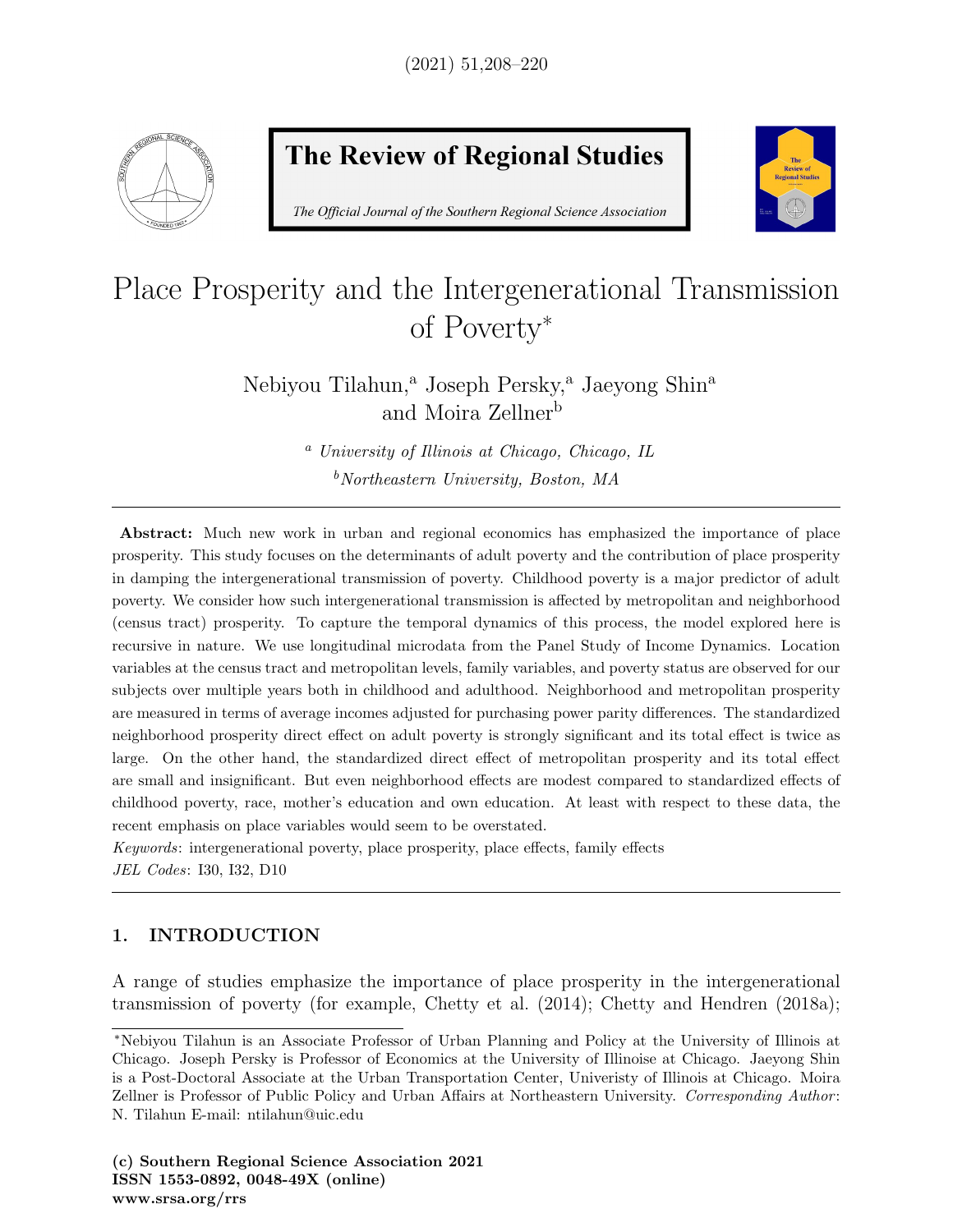Chetty et al. (2016); Cutler and Glaeser (1997); Jencks and Mayer (1990); Sampson et al. (2002); Sharkey (2008); Sharkey and Elwert (2011); Wilson (1987). For example, Chetty et al. (2014) argues that a family's commuting zone has a powerful effect on children's subsequent income levels. At the neighborhood level, path breaking work by Wilson (1987) focusing on the experiences of inner city ghetto residents, argues a variety of neighborhood factors are at the heart of the poverty experiences for blacks. The purpose of the present paper is to quantitatively gage the roles of childhood metropolitan area prosperity and childhood neighborhood prosperity in the intergenerational transmission of poverty.

Demonstrating that a variable has significant effects is not the same thing as demonstrating that those effects are quantitatively important. The approach taken here is to embed these place characteristics in a recursive path analysis so that direct, indirect and mediated effects can be measured and compared to the effects of demographic variables. Two key questions emerge. First how large are the direct and indirect effects in question? Second, and equally important, to what extent are these place effects mediating basic demographic variables such as family poverty and mother's education?

Using Panel Study of Income Dynamics (PSID) data, our major dependent variable is the percentage of time that an adult is in poverty. A key independent variable is the percentage of time that the same individual was in poverty as a child<sup>1</sup>. In light of the existing literature we certainly expect childhood poverty and family demographics to influence adult poverty. Given the focus of much recent work on place, we explore to what extent these place effects are mediated through the residential choices of a child's family. Working forward, we consider how these choices influence adult poverty directly and indirectly through educational achievement. Our central finding is that the direct and indirect effects of place prosperity are modest in comparison to childhood family characteristics (poverty, mother's education and race) and own education. If this conclusion is correct, perhaps, policy proposals focused on mobility need to be more carefully thought out.

#### 2. BACKGROUND

In 2018, the U.S. Census bureau estimated the official poverty rate at 11.8% and among children that rate was estimated to be 16.2% (United States Census Bureau, 2019b). Over 4 in 10 of these children lived in extreme poverty with incomes below 50% of the federal poverty threshold (United States Census Bureau, 2019a). A variety of policies have been deployed to combat poverty and its root causes since the War on Poverty was officially declared more than 50 years ago. Despite these efforts, the rapid reduction in the overall poverty rate that occurred through the 50s and 60s leveled off in the 70s and the poverty rate has been fluctuating in the range of 10-15% since (Semega et al., 2017). By one estimate, 50% of Americans will have experienced a year in poverty by age 65; among Black Americans, these numbers are even higher, with more than 75% spending some time in their life below the

<sup>1</sup>Analysis in Corcoran and Adams (1997) also uses a sample from the PSID but only includes children in the sample in 1968. Over 50% of our sample were born after 1968 with the youngest being born in 1989. Many of these subjects have now gotten older and we can test if poverty outcomes have changed since. The inclusion of younger cohorts also allows us to test if there are period effects related to the economy that may have played a role in adult poverty outcomes.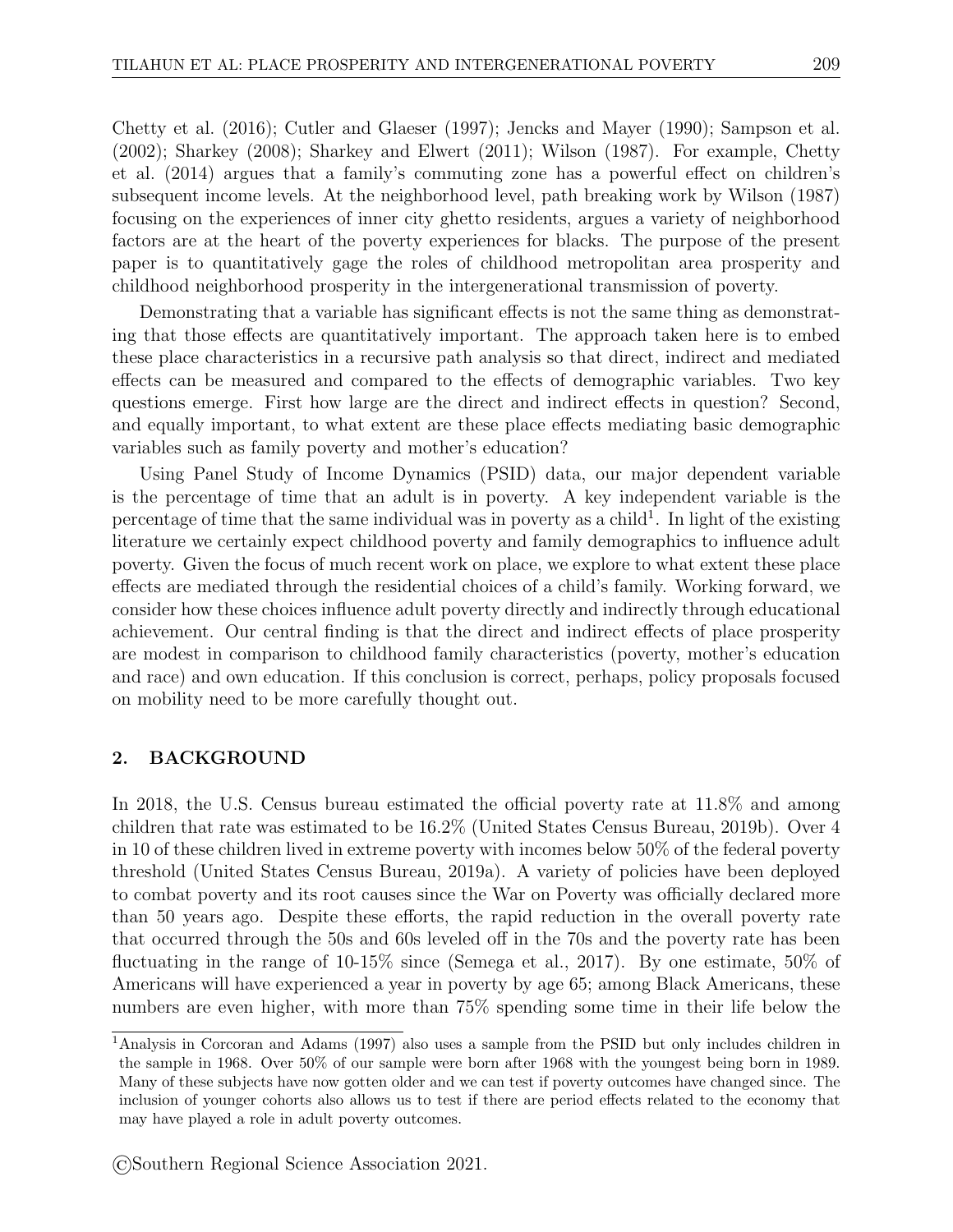poverty line (Rank and Hirschl, 1999). Though much of this poverty experience is transient, for a segment of the population, poverty is persistent.

Growing up in an environment of persistent poverty poses multiple risks to children. Typically, such children live in poor neighborhoods characterized by higher crime rates, lower school quality, higher exposure to pollutants, and others (Evans, 2004). Brooks-Gunn and Duncan (1997) provide a long list of measures that show the stark contrasts in physical health, cognitive outcomes, school achievement, behavioral outcomes, teen out-of-wedlock birth, violent crime experienced, and others, between poor and non-poor children. The differences include a 17.8% gap on being in excellent health, a 14.7% gap in experiencing grade repetition, and a 7.4% gap in teen out-of-wedlock births. A portion of these gaps are potentially due to neighborhood effects experienced in childhood. We are particularly concerned with the impact of place prosperity on educational attainment, a variable of crucial importance in subsequent adult poverty.

Poverty experienced early in childhood appears to have significant impacts on later outcomes. Both poverty status and poverty duration (persistence) negatively affect cognitive development (Duncan et al., 1994), strongly and negatively affect achievement (Brooks-Gunn and Duncan, 1997), and have strong negative impacts on high school completion (Haveman et al., 1991). Further, student achievement as measured by test score differences have been widening for poor and high-income children over time even after controlling for parental education (Reardon, 2011). One reason for the achievement gap is that poor families may not be able to make the necessary investments in the development of their children (Becker and Tomes, 1986), a circumstance that seems to be exacerbated by rising income inequality (Reardon, 2011).

Growing up poor greatly heightens the probability of being poor in adulthood. Different researchers have posited varying reasons for the lower income status of children who grow up in poverty. Becker (1981) and Becker and Tomes (1986) view family tradeoffs between investments in children and consumption under limited resources as a key reason limiting intergenerational income mobility.

Recent studies provide new evidence for the effect of place on economic outcomes and intergenerational mobility (Chetty and Hendren, 2018a; Chetty et al., 2016, 2014). Using data from the Moving to Opportunities experiment, Chetty et al. (2016) find that children who moved to lower poverty areas when below the age of 13 had higher earnings as young adults than a control group and that these effects were stronger the longer one stayed in the new environment. Working at the scale of commuting zones, Chetty et al. (2014) also show that there are significant differences in intergenerational income mobility across space with high mobility areas being characterized by less residential segregation, less income inequality, and better schools, among other traits. It should be noted, however, that recent work by Gallagher et al. (2018) finds that a substantial portion of the Chetty et al. "place effect" on upward mobility can be explained by household characteristics (e.g. race, family structure, and mother's education) in childhood. Chetty and Hendren (2018a,b) also find improved earnings for children who move to better neighborhoods and also identify and quantify the place effect. Again, Gallagher et al. (2018) question the external validity of these geographic mobility studies, pointing to differences in household characteristics of moving and nonmoving households. These results suggest that inter-generational effects should include both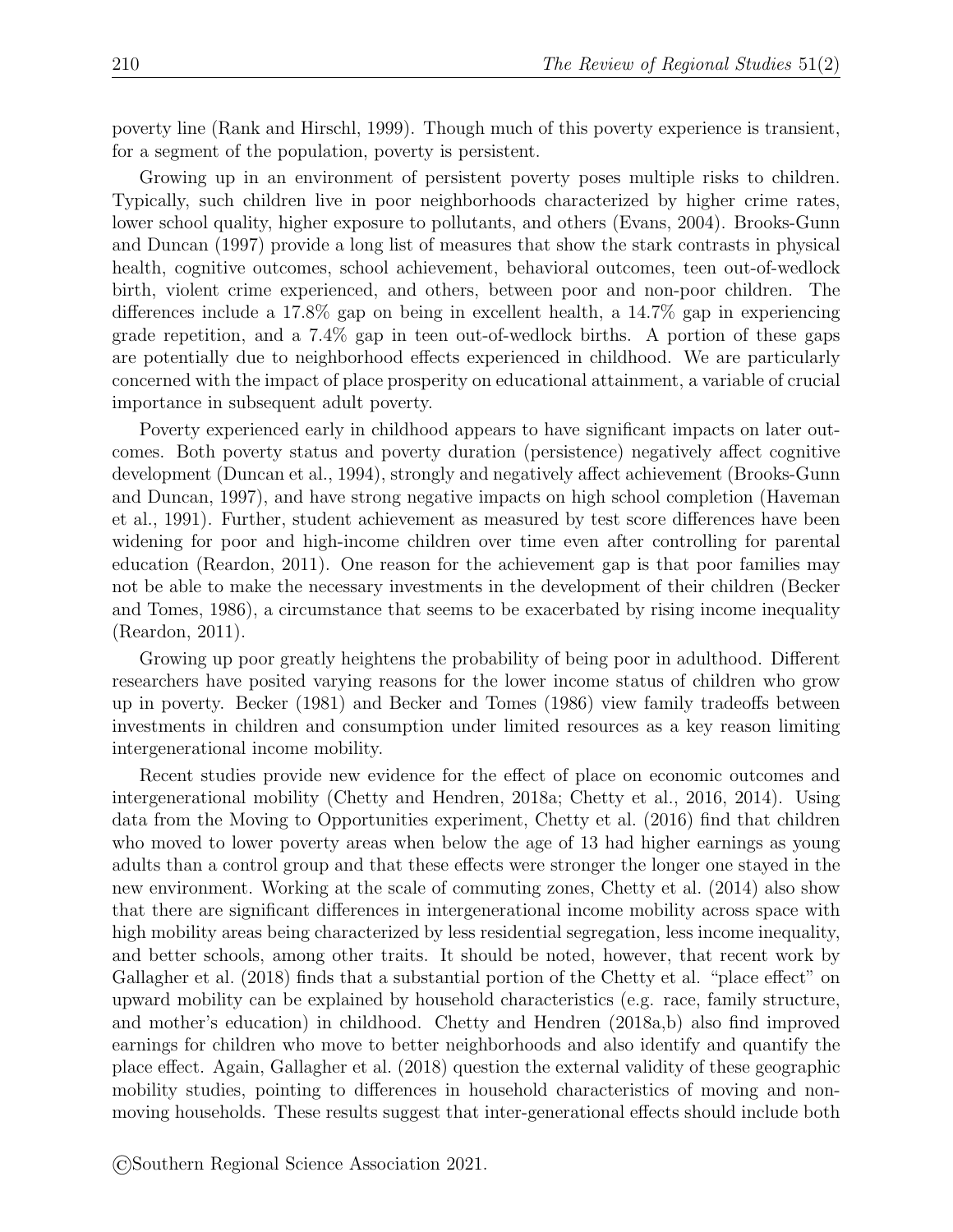household characteristics and place characteristics.

Wilson (1987) puts major emphasis on neighborhood effects. Principal among these are the disappearance of jobs from ghetto neighborhoods, the out-migration of working and middle class families, and the increased joblessness that has created an urban underclass lacking the networks to connect to mainstream economic opportunities and role models (Wilson, 2012). This urban context is assumed to be transmitted inter-generationally with a large number of black children who grow up in the poorest areas also living in high poverty areas in adulthood (Sharkey, 2008). Further, significant reductions in cognitive ability is observed in children when their families have lived in such environments over several generations Sharkey and Elwert (2011).

In a 1997 study, Corcoran and Adams (1997) examine factors related to intergenerational poverty using the PSID data to test the theories of Becker (1981) and Wilson (1987), discussed above, along with those by Anderson (1978), Mead (1986), and Murray (2008) who posit that welfare dependence results in intergenerational poverty either because children of welfare recipients learn a welfare culture and adopt behaviors that repeat this cycle or because of welfare's effect on disincentivizing taking low-wage jobs. They find that children who grew up in poor households, with income-to-needs ratio less than one, also had a lower income-to-needs ratio in adulthood. Further, except in the case of white daughters, those whose families had average income-to-needs ratios less than one were more likely to experience some poverty (as well as persistent poverty for black daughters and sons) in adulthood.

#### 3. DATA AND METHODOLOGY

The literature on place and the intergenerational transmission of poverty is rich in potential mechanisms. We attempt to capture the most important of these in a simple recursive model. The data for this analysis come from the Panel Study of Income Dynamics (PSID) collected between 1968-2011 (Institute for Social Research,2015) . The PSID is the longest running panel survey of families conducted since 1968 on an annual basis until 1997 and bi-annually since. The data is multigenerational, with each individual connected to an original 1968 family by birth or marriage. In total the PSID data used in this study covers a 43-year span. Of these, we use 22 years of data counting back in two-year increments from 2011 until 1971 and including the first survey in 1968 along with the confidential census tract information for each family in the surveyed years provided by PSID.

We examine the relationship between the persistence of childhood poverty and the persistence of poverty in adulthood defined here as age 18 and above. Since our intent is to examine the persistence of poverty (or a long run absence of it), we focus on respondents that have been observed at least three times as children under the age of 18 and are also observed three or more times as adults at ages 18 or above. To be included in the analysis, observations in adulthood must have been as "head" or "wife" of a PSID family at least once. This means subjects have at some point started life on their own separate from their parent's family unit. The repeated observations both in childhood and adulthood allow us to characterize poverty experiences over a minimum of six years for each subject in our analysis. We examine only subjects whose residences were in an urban area in 50% or more of observations. The study only includes Black or White respondents since the percentage of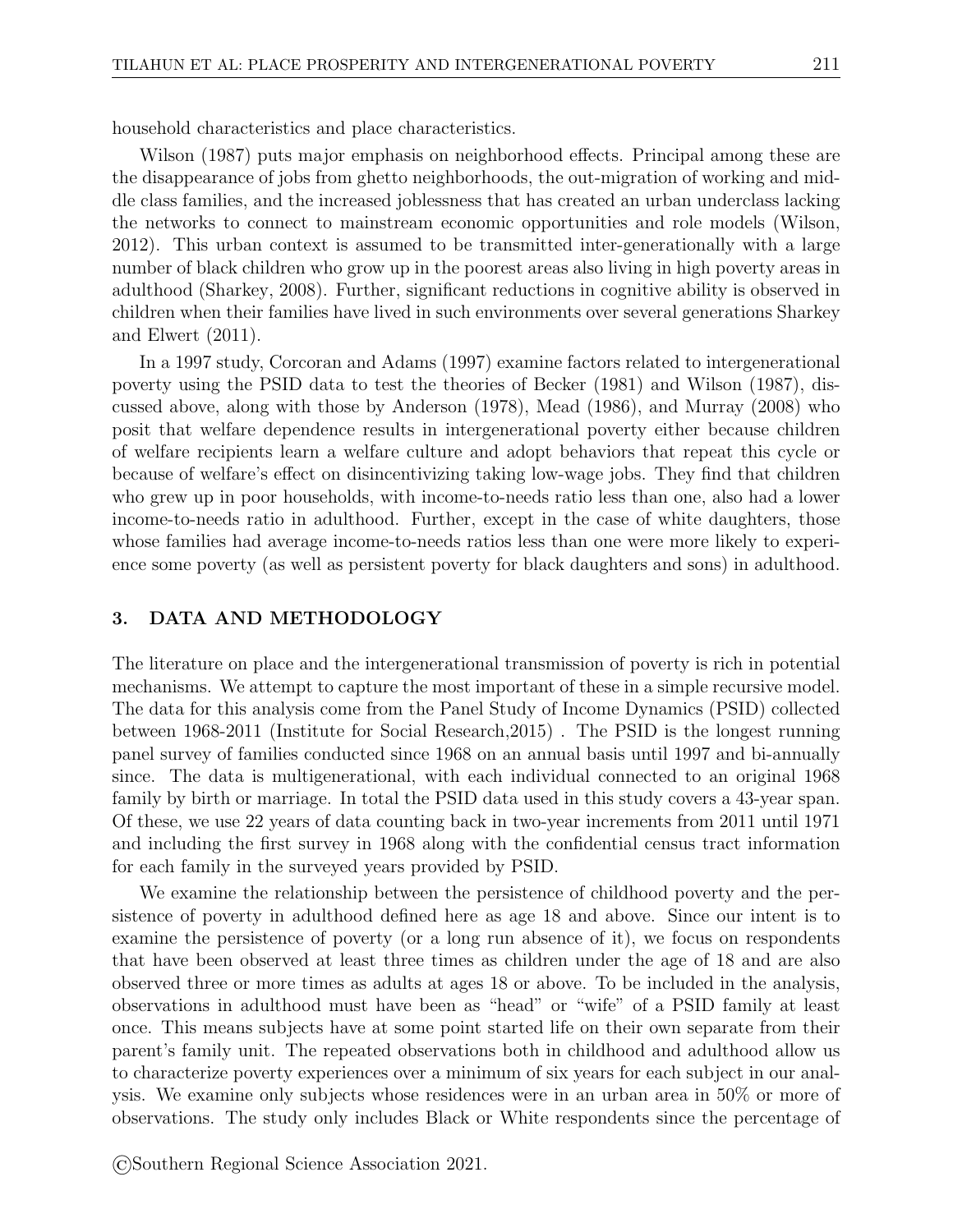respondents of other racial and ethnic groups with long intergenerational history is limited in the data. We determine being above or below the poverty line after adjusting income to reflect price differences between Metropolitan Statistical Areas (MSAs) using the Implicit Regional Price Deflator. MSA incomes and tract average income are also adjusted similarly and all values are expressed in 2011 dollars.

These criteria allow us to use data for 4,600 individuals ranging in age between 22 to 55 at last observation for the analysis of poverty above age 18. These individuals are connected to 1,493 original 1968 families. While the last observation for a majority of the subjects in this analysis is 2011 (69.7%), the last observation for some in the data was as early as 1979. About 27% of respondents were in families with incomes below the 150% of the federally defined poverty threshold (150PT hereafter) at last observation. Table 1 provides a summary of the data.

| Variable                   | Description                                    | Mean  | Std. Dev. |
|----------------------------|------------------------------------------------|-------|-----------|
| Childhood Place Prosperity |                                                |       |           |
| МI                         | MSA average household income before 18         | 67.95 | 10.93     |
|                            | (1,000)                                        |       |           |
| TIB18                      | Tract average household income before 18 56.17 |       | 23.75     |
|                            | (1,000)                                        |       |           |
| Poverty                    |                                                |       |           |
| <b>PB18</b>                | Percent of observations below 150PT before     | 37.24 | 39.44     |
|                            | age $18$                                       |       |           |
| <b>PA18</b>                | Percent of observations below 150PT at age     | 28.38 | 31.89     |
|                            | 18 or later                                    |       |           |
| Education                  |                                                |       |           |
| Ed                         | Maximum education                              | 13.65 | 2.00      |
|                            | Other Variables (Proportions)                  |       |           |
| <b>Black</b>               | <b>Black</b>                                   |       | 0.49      |
| <b>Sex</b>                 | Sex (Male = $1$ )                              |       | 0.46      |
| MomLHS                     | Mother's Education is below high school        |       | 0.21      |
| MomHS                      | Mother's Education is high school graduate     |       | 0.38      |
| MomGHS                     | Mother's Educations is above high school       |       | 0.41      |
| 18 <sub>-1970s</sub>       | Turned 18 in the 70s                           |       | 0.24      |
| 18 <sub>-1980s</sub>       | Turned 18 in the 80s                           |       | 0.31      |
| 18 <sub>-1990s</sub>       | Turned 18 in the 90s                           |       | 0.25      |
| 18 <sub>-2000s</sub>       | Turned 18 in the 2000s                         |       | 0.2       |
| <b>Total Observations</b>  |                                                |       | 4490      |

Table 1: Data Summary for Subjects in the Analysis

Notice the childhood neighborhood (tract) prosperity variable,  $TIB18$ , is measured by the tract average household income before 18. Tract income is meant here as a proxy for the complex of quality of neighborhood variables experienced in childhood. All income data are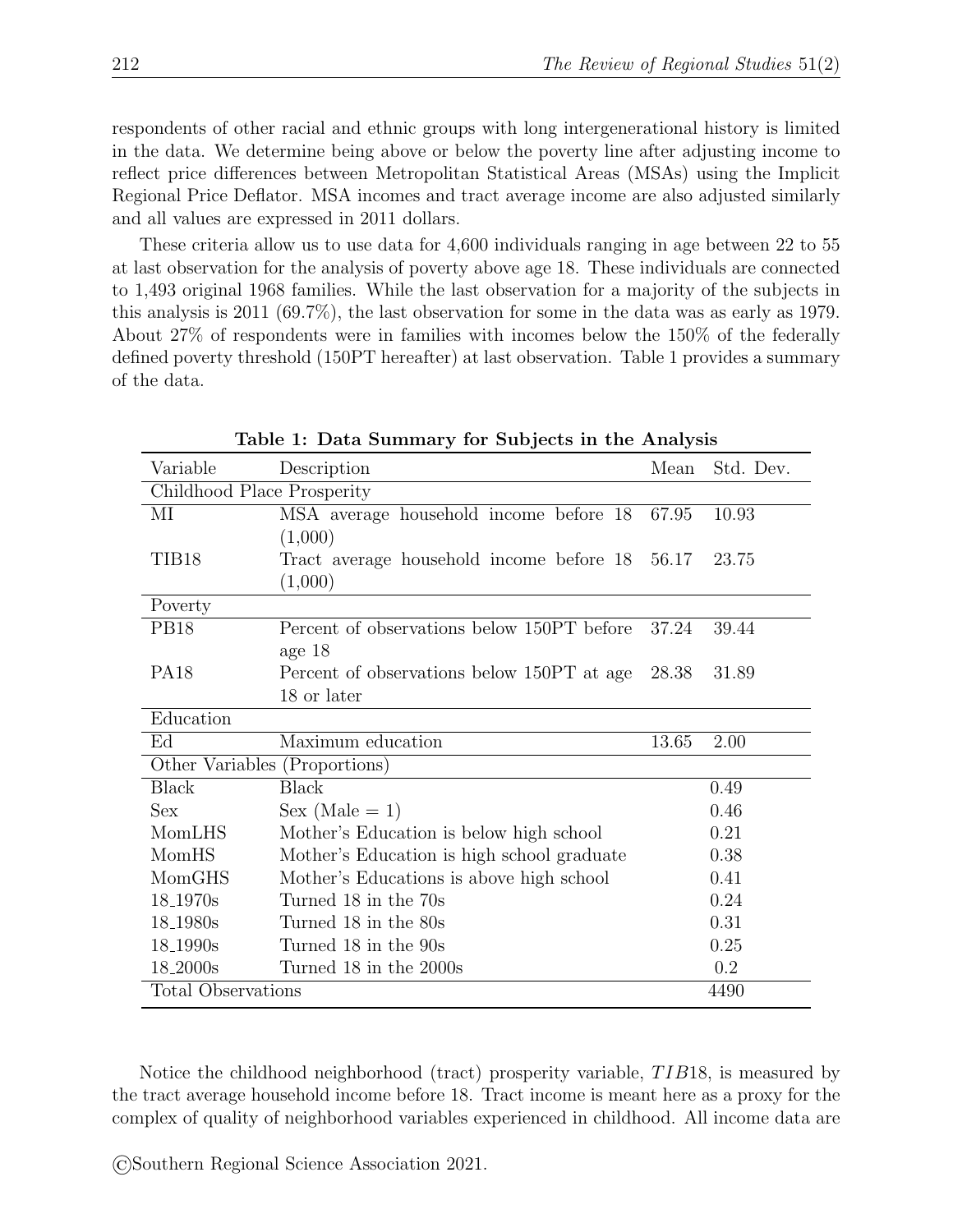taken from U.S. decennial Censuses. Income averages are calculated under the assumption that incomes remain constant for five years before the census and five years after.

Clearly the variables that influence adult poverty are themselves highly intercorrelated. The advantage of using a recursive model to study this process is that such an approach explicitly models the pathways of such intercorrelations in a temporal framework<sup>2</sup>. This structure allows straightforward comparisons of the direct importance of the key variables as well as their indirect influence as mediated by other variables. In short, a recursive structure allows us to gage the relative importance of various variables in the chain of the model.

In an effort to model the factors that influence adult poverty and the relative importance of place variables and demographic variables we adopt the following recursive model:

$$
PB18 = \alpha_1 + \beta_1 MI + \gamma_1 B + \delta_1 MomHS + \lambda_1 MomGHS + \epsilon_1
$$
\n(1)

$$
TIB18 = \alpha_2 + \beta_2 MI + \gamma_2 B + \delta_2 MomHS + \lambda_2 MomGHS + \tau_2 P B18 + \epsilon_2
$$
 (2)

$$
Ed = \alpha_3 + \beta_3 MI + \gamma_3 B + \delta_3 MomHS + \lambda_3 MomGHS + \tau_3 P B18 + \rho_3 TIB18 + \omega_3 S + \epsilon_3
$$
 (3)

$$
PA18 = \alpha_4 + \beta_4 M I + \gamma_4 B + \delta_4 M o m H S + \lambda_4 M o m G H S + \tau_4 P B 18 + \rho_4 T I B 18 + \omega_4 S + \pi_4 E d + \epsilon_4
$$
\n(4)

where PB18 is percent of reported child (below 18) surveys in poverty,  $TIB18$  is childhood neighborhood (tract) prosperity,  $Ed$  is highest level of education completed,  $PA18$  is percent of reported adult surveys in poverty, MI is income of child metropolitan area, B is a dummy variable for black, MomHS is a dummy variable that mother completed high school, MomGHS is a dummy variable that mother's education greater than high school and S is sex. In addition, all equations include dummy variables for the decade in which the individual reached 18 as well as the census region in which most of the childhood observations were made. All variables are standardized to a standard deviation of one. Throughout the model, metropolitan area income, race, and mother's education are taken as exogenous variables.

The basic logic of the model is that adult poverty (Equation (4)) is influenced directly by three place variables (income of child metropolitan area (MI), childhood neighborhood tract prosperity  $(TIB)$  and regional dummies). In this equation we can compare these direct effects to those of family demographic characteristics (mother's education (MomHS and MomGHS) and race  $(B)$ , childhood poverty (PB18), and education  $(Ed)^3$ . But the literature emphasizes that the impacts of place variables as well as child poverty are largely

<sup>&</sup>lt;sup>2</sup>It is assumed that the temporal structure allows only one-way relationships between each of the endogenous variables. If in addition the error terms of the equations are uncorrelated then OLS delivers consistent causal estimates. Re-estimating the equations using seemingly unrelated regression technique has no noticeable effect on the empirical results.

 $3$ Two other variables, marital status and family size have also been widely mentioned in the poverty literature. To include these in the present model would greatly complicate its structure. Neither of these variables could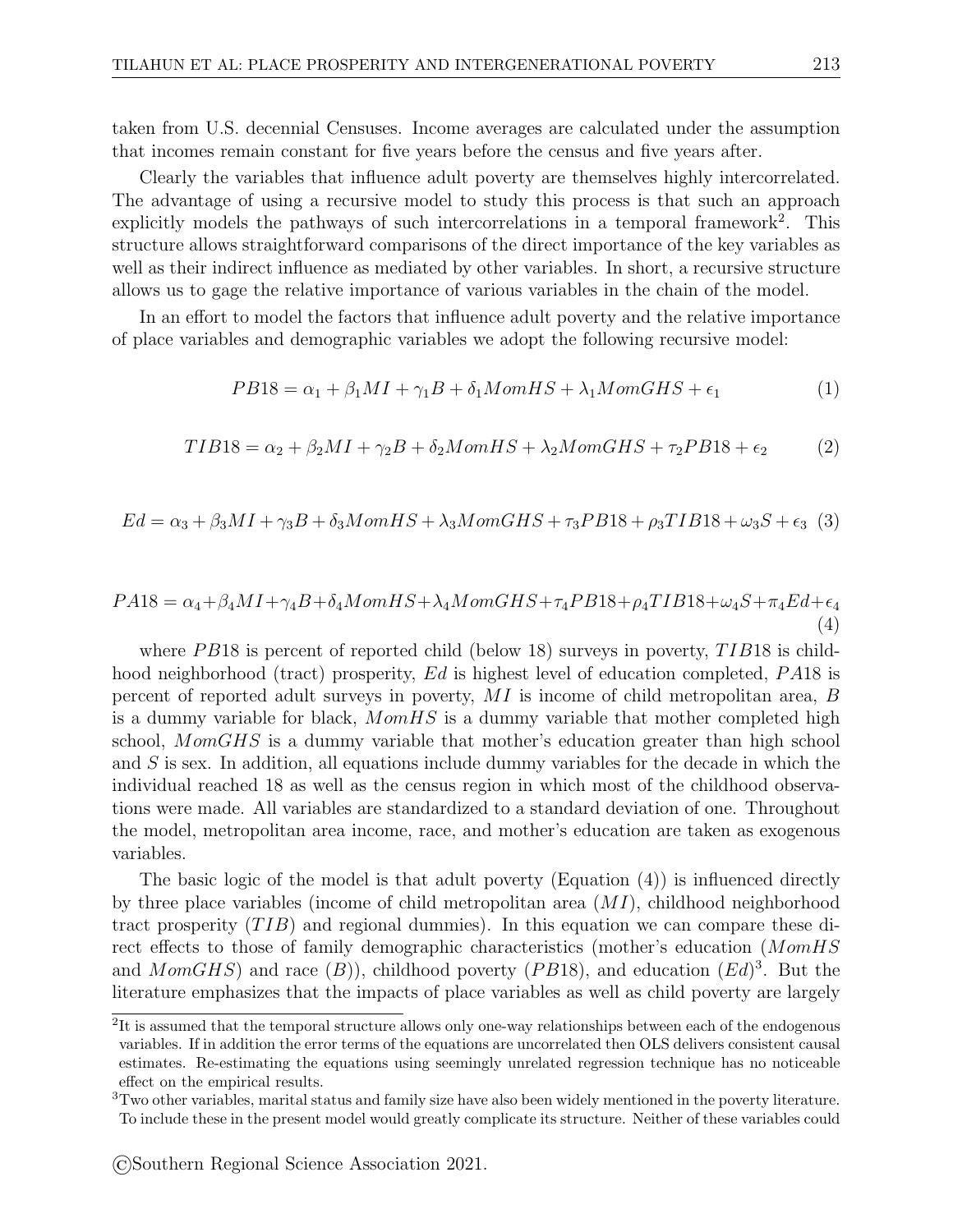mediated by education. Equation (3) with education as the dependent variable allows us to explicitly measure these indirect effects. Equation (2) models the determination of neighborhood tract prosperity  $(TIB18)$  through a sorting process. Metropolitan income  $(MI)$ and regional dummies act in this equation as general shifters. From the perspective of a child's family, then, neighborhood characteristics and specifically neighborhood income level are "chosen" based on that household's tastes and income. Tastes here are captured in the exogenous household variables (mother's education and race). *PB*18 plays the role of household income. A number of urban economic models suggest that such a choice mechanism will result in substantial income sorting (Becker and Murphy (2000), Ch. 5 and Bayer and McMillan (2012)). Notice the fact that a neighborhood's income is the average of its household incomes, does not affect the logic of causality here. From a single household's perspective, a metro area's array of neighborhood incomes is exogenous. Neighborhood income "becomes" endogenous only through the mechanism of choice<sup>4</sup>. Equation (2) allows us to trace the extent to which the effects of  $TIB18$  are mediating PB18. Equation (1) then gives us insight into whether childhood metropolitan income levels have a major influence on childhood poverty, i.e. the extent to which childhood poverty is acting as a mediator for metropolitan income characteristics<sup>5</sup>.

More specifically, the direct effects of place prosperity are measured by  $\beta_4$ , the coefficient of prosperity of childhood metropolitan area, and  $\rho_4$ , the coefficient of childhood neighborhood prosperity in Equation (4). Indirect effects of childhood metropolitan prosperity can be found by tracing back through the education equation ( $\beta_3 \rightarrow \pi_4$ ), the neighborhood poverty equation ( $\beta_2 \rightarrow \rho_3 \rightarrow \pi_4$  and  $\beta_2 \rightarrow \rho_4$ ) and finally the childhood poverty equation  $(\beta_1 \to \tau_2 \to \rho_3 \to \pi_4, \beta_1 \to \tau_3 \to \pi_4, \beta_1 \to \tau_2 \to \rho_4$ , and  $\beta_1 \to \tau_4$ ). Given the temporal structure of the model, the indirect effects of neighborhood prosperity only work through education ( $\rho_3 \rightarrow \pi_4$ ). This link has been particularly emphasized in the literature. These paths of indirect effect are summarized in Table 2.

It should also be kept in mind that a portion of the neighborhood poverty effects represent mediated effects of family poverty demographics and other exogenous variables. We return to this point below.

reasonably be treated as exogenous to poverty status. Rather than attempt to disentangle the simultaneous effects, we have left these variables out of the simple recursive model used here. Instead, we focus on education which is generally determined prior to the adult income measure. Our working assumption is that adding these variables to a more complete model would cause little change in the relative importance of place-based variables and the other variables.

<sup>4</sup>Also notice the model explicitly rules out feedback of a child's neighborhood income on childhood poverty. While parents' income earning capacity might be enhanced by externalities in more prosperous neighborhoods, such effects are likely to be minimal in comparison to the standard choice mechanism outlined in the text.

<sup>&</sup>lt;sup>5</sup>Here, mother's marital status and childhood family size are correlated with childhood poverty. For much the same reasons as discussed in footnote 3, we have left these variables out of the analysis. Including them would greatly add to model complexity. Again, we doubt that complexity would have any substantial effect on our conclusions.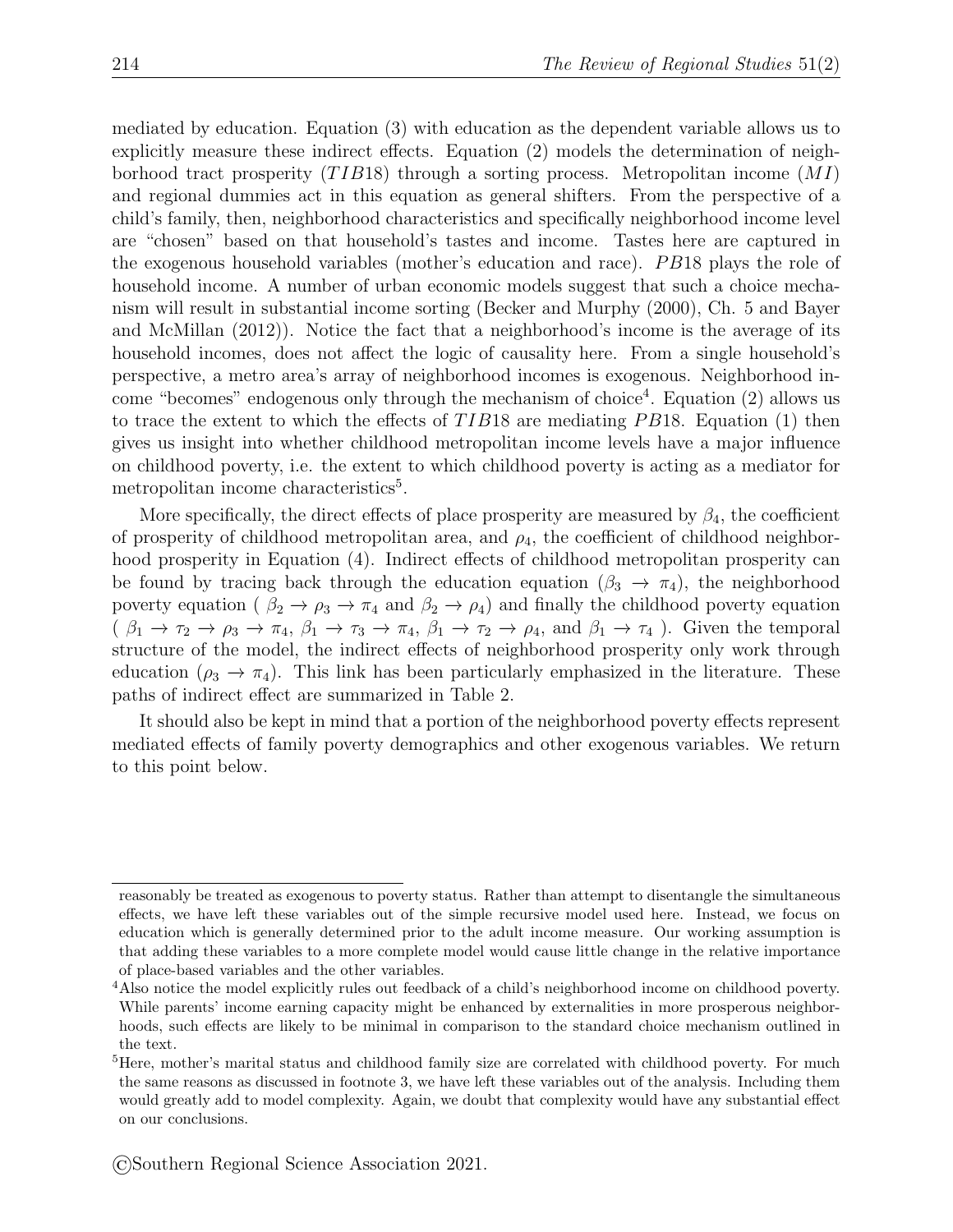#### Table 2: Paths of Indirect Place Effects

# Childhood Income Indirect Effects

- 1. Childhood MSA Income  $\rightarrow$  Education  $(\beta_3) \rightarrow$  Adult Poverty  $(\pi_4)$
- 2. Childhood MSA Income  $\rightarrow$  Childhood Tract Income  $(\beta_2) \rightarrow$  Education  $(\rho_3) \rightarrow$ Adult Poverty  $(\pi_4)$
- 3. Childhood MSA Income  $\rightarrow$  Childhood Poverty ( $\beta_1$ ) → Childhood Tract Income  $(\tau_2) \rightarrow$  Education  $(\rho_3) \rightarrow$  Adult Poverty  $(\pi_4)$
- 4. Childhood MSA Income  $\rightarrow$  Childhood Poverty  $(\beta_1) \rightarrow$  Education  $(\tau_3) \rightarrow$ Adult Poverty  $(\pi_4)$
- 5. Childhood MSA Income  $\rightarrow$  Childhood Tract Income  $(\beta_2) \rightarrow$  Adult Poverty  $(\rho_4)$
- 6. Childhood MSA Income  $\rightarrow$  Childhood Poverty ( $\beta_1$ ) → Childhood Tract Income  $(\tau_2) \rightarrow$  Adult Poverty  $(\rho_4)$
- 7. Childhood MSA Income  $\rightarrow$  Childhood Poverty  $(\beta_1) \rightarrow$  Adult Poverty  $(\rho_4)$

# Childhood Tract Income Indirect Effects

1. Childhood Tract Income → Education  $(\rho_3)$  → Adult Income  $(\pi_4)$ 

# 4. RESULTS

# 4.1. Direct Effects of Place Prosperity

Estimates for the direct determinants of the time in adult poverty (Equation 4) are shown in Table 3. The equation explains about 47% of the variance in the dependent variable. The direct coefficient for the most important place-base variable, tract average household income in childhood, is  $-0.038$ , significant at the  $1\%$  level. Growing up in a tract with one standard deviation higher average household income reduces adult time below poverty by about 4%. The coefficient for the second place-based variable, average metropolitan household income in childhood, is insignificant and has an unexpected positive effect. Other things equal a one standard deviation increase in childhood MSA income raises share of adult time below 150% of the poverty level by 1%. This second coefficient has the "wrong" sign. The first coefficient while significant does not support the impression of a large neighborhood effect suggested in the literature on place prosperity and poverty. Indeed, several of the other included direct variables have much stronger impacts on adult poverty. The largest of these is experience of childhood poverty. A standard deviation increase in this variable raises the adult poverty variable by 0.39 standard deviations. The second largest of these is year of school completed, where a standard deviation increase in this variable reduces the adult poverty measure by 0.25 standard deviations. Mother's education and race also weigh in heavily in this equation.

We had hypothesized that the period at which one starts to participate in the labor force is important to poverty outcomes because it proxies for a range of national economic conditions. Poverty levels for those who turned 18 in the 1980s were about the same as those who turned 18 in the 1970s. The estimate for the 1990s was a bit higher, while for those turning 18 in the 2000s the estimate was considerably higher. This last group is very young and hence less well established in the labor market. The census region in which children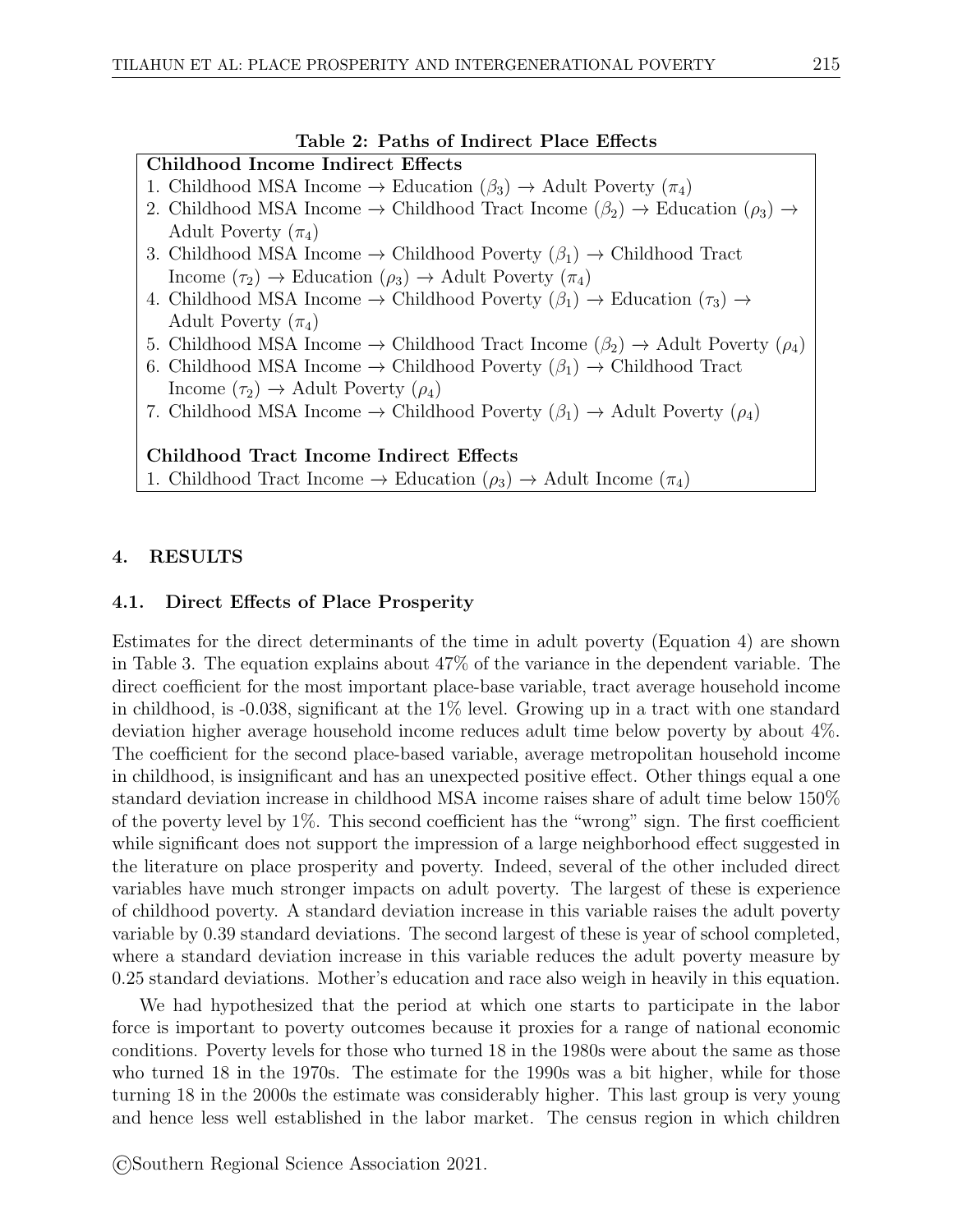| Liictis              |                        |               |
|----------------------|------------------------|---------------|
| Variable             |                        | Direct Effect |
| Childhood place      | MSA Income             | 0.010         |
| prosperity           | Census Tract Income    | $-0.038***$   |
| Childhood Poverty    |                        | $0.386***$    |
| Respondent's highest |                        |               |
| education            |                        | $-0.248***$   |
| Mother's highest     | High school            | $-0.010***$   |
| education            | Greater than high sch. | $-0.069***$   |
| Race                 | Black                  | $0.157***$    |
| Decade turned 18     | 1980-1989              | 0.016         |
|                      | 1990-1999              | $0.050***$    |
|                      | $2000 - x$             | $0.099***$    |
| Regions              | Northeast              | $-0.051***$   |
|                      | South                  | $-0.060***$   |
|                      | West                   | $-0.004$      |

| Table 3: Determinants of Adult Poverty: Direct |         |  |
|------------------------------------------------|---------|--|
|                                                | Effects |  |

Overall  $R^2 = 0.65$ , Equation 4  $R^2 = 0.47$ 

spent the most time also had some impact. Adult poverty levels for those who grew up in the Northeast and South were lower than those who grew up in the West or Midwest. Finally, women are more likely to be poor as adults.

# 4.2. Indirect Effects of Place Prosperity

The relatively small direct effects of the childhood place prosperity variables do not mean those variables have small total effects on adult poverty. Conceivably the place effects might be mediated by other endogenous variables. Indeed, it is just such mediated effects that are emphasized in the literature. As presented in Table 2, the childhood metropolitan income variable has several possible paths of this type. Seven distinct possible paths are present in our model. When we add these together, we get the overall indirect effect for MSA income in Table 4 which shows the expected negative sign and is highly significant. The total effect (equal to the sum of the direct and indirect effect) is now negative, but still falls far short of significance. Childhood metropolitan income seems to have little effect on adult poverty.

The indirect effects of childhood neighborhood income on adult poverty are significantly negative as expected. Adding this to the direct effect gives a total effect that suggests a one standard deviation increase in childhood tract household income reduces adult poverty by just over 8%. But notice indirect effects also add to the magnitude of other variables as well. Especially large indirect effects are found for the black variable. A one standard deviation increase in this variable now raises its total effect on adult poverty share to 40% of a standard deviation. Similarly, mother's education gains influence. These are working through paths involving childhood poverty and/or tract poverty and/or education.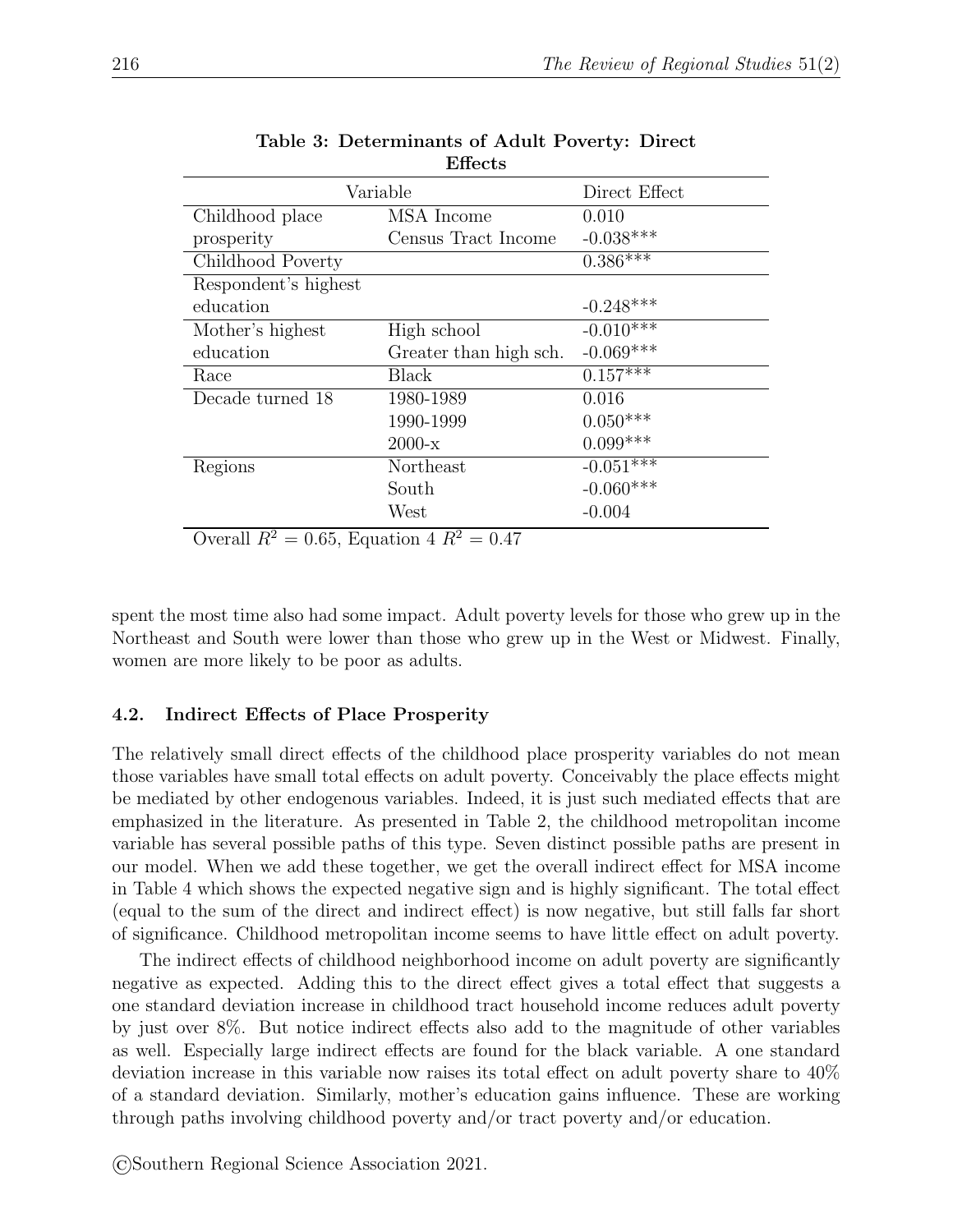The intermediate effects of childhood neighborhood income on adult poverty are quite modest. The only path for this effect is through education. The tract poverty variable has a sizable effect on educational achievement. This standardized coefficient is about the same size as the direct standardized coefficient for childhood poverty. We come back to these findings in our discussion section.

| Variable          |                        | Indirect Effect |
|-------------------|------------------------|-----------------|
| Childhood place   | MSA Income             | $-0.027***$     |
| prosperity        | Census Tract Income    | $-0.045***$     |
| Childhood Poverty |                        | $0.066***$      |
| Mother's highest  | High school            | $-0.136***$     |
| education         | Greater than high sch. | $-0.266***$     |
| Race              | Black                  | $0.277***$      |
| Decade turned 18  | 1980-1989              | 0.006           |
|                   | 1990-1999              | $-0.009$        |
|                   | $2000 - x$             | $0.021***$      |
| Regions           | Northeast              | $-0.010$        |
|                   | South                  | $-0.005$        |
|                   | West                   | $-0.020***$     |

Table 4: Determinants of Adult Poverty: Indirect Effects

Overall  $R^2 = 0.65$ , Equation 4  $R^2 = 0.47$ 

#### 4.3. Place Prosperity as a Mediator

Table 5 gives the most important mediation paths. Metropolitan income is taken as an exogenous variable and hence while it has indirect effects (i.e. is mediated) it doesn't act as a mediator for any other variable. On the other hand, since childhood tract income is an endogenous variable, it does serve as a mediator for several exogenous variables. This means that some portion of this variable's total effect is put in motion by its dependence on other variables in the system.

As observed above, the tract income variable does work through education. Here we can reasonably ask the question: what proportion of the exogenous variables' indirect effects are mediated through the tract income variable? Realizing that we are double counting, we might also ask the extent to which the childhood poverty variable is mediated by childhood tract income. Not surprisingly, a child's experience of household poverty has a strong negative influence on the income of their neighborhood. The two variables have a simple correlation of -.51. Similarly, both mother's education and race have a strong effect on neighborhood income. In all three of these cases neighborhood prosperity is mediating important exogenous variables. But since the total effects of neighborhood prosperity on downstream variables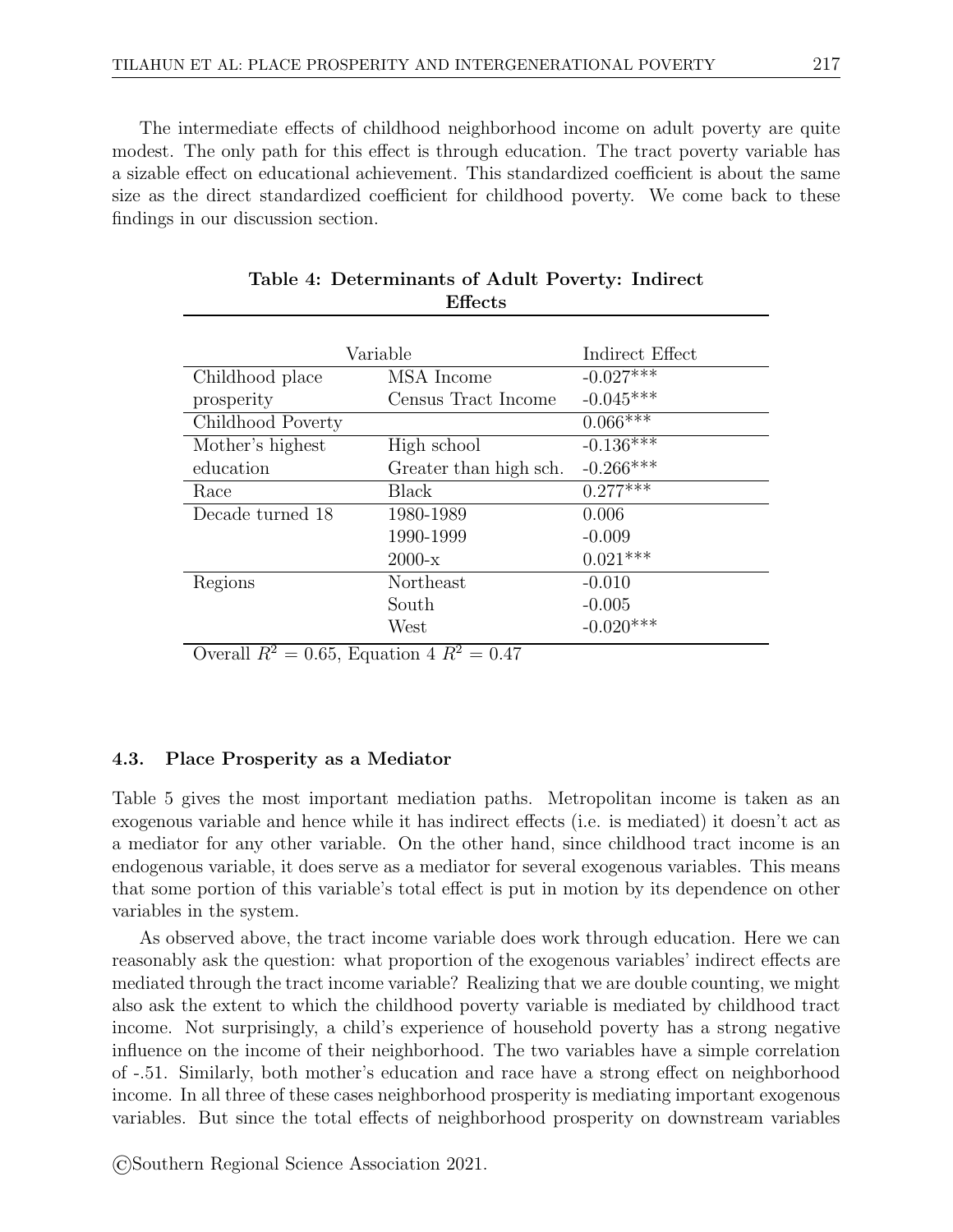remain relatively small, these mediation effects do not play a strong role in determining adult poverty.

| Table 5: Paths of Mediation Involving Childhood |              |  |
|-------------------------------------------------|--------------|--|
|                                                 | Tract Income |  |

| 1. Childhood MSA Income $\rightarrow$ Childhood Tract Income $\rightarrow$ Adult Poverty                         |
|------------------------------------------------------------------------------------------------------------------|
| 2. Childhood MSA Income $\rightarrow$ Childhood Tract Income $\rightarrow$ Education $\rightarrow$ Adult Poverty |
| 3. Childhood Poverty $\rightarrow$ Childhood Tract Income $\rightarrow$ Education $\rightarrow$ Adult Poverty    |
| 4. Childhood MSA Income $\rightarrow$ Childhood Tract Income $\rightarrow$ Education $\rightarrow$ Adult Poverty |
| 5. Black $\rightarrow$ Childhood Tract Income $\rightarrow$ Adult Poverty                                        |
| 6. Black $\rightarrow$ Childhood Tract Income $\rightarrow$ Education $\rightarrow$ Adult Poverty                |
| 7. Mother's Education $\rightarrow$ Childhood Tract Income $\rightarrow$ Adult Poverty                           |
| 8. Mother's Education $\rightarrow$ Childhood Tract Income $\rightarrow$ Education $\rightarrow$ Adult Poverty   |

#### 5. DISCUSSION

Place prosperity experienced in childhood at both the MSA level and the Census Tract level influence the extent of adult poverty. These direct, indirect and mediated effects are consistent with much literature on the intergenerational transmission of poverty. However, these effects are modest when compared to the influence of demographic characteristics such as early childhood poverty, race and mother's education. These demographics have powerful direct effects on childhood poverty and adult poverty, as well as strong indirect effects on the latter. Higher incidence of poverty in childhood continues to negatively impact outcomes into adulthood. Put somewhat differently, even when children in poor families grow up in more prosperous MSAs and neighborhoods they are still likely to experience adult poverty. Yes, place may matter, but it matters much less than the reality of childhood poverty.

Education (or rather the lack of education) is a particularly strong determinant of adult poverty. While childhood poverty has a very strong effect on education, neither metropolitan prosperity nor tract prosperity comes close to the same influence. Yet this is a path suggested by a number of researchers. Poor children growing up in more prosperous places do complete more years of schooling, but again their poverty has stronger counter effects.

Overall, our analysis suggests that policies which raise the conditions of households, by increasing incomes or enhancing educational attainment, may be more fruitful at reducing adult poverty than those focused on areas. Investments in ensuring better education attainment can have multigenerational impacts on reducing adult poverty as shown by the importance of both a mother's education and a child's education on reducing adult poverty. It has also long been argued that income transfers can reduce the years lived in poverty in childhood, which in turn may lower the incidence of adult poverty experience and have ripple effects on successive generations. In recent years a policy emphasis on place prosperity has gained attention. For example, much interest has been shown in encouraging poor family mobility. The results here suggest caution in pursuing these types of programs. Place prosperity experienced in childhood has only modest effects on adult poverty.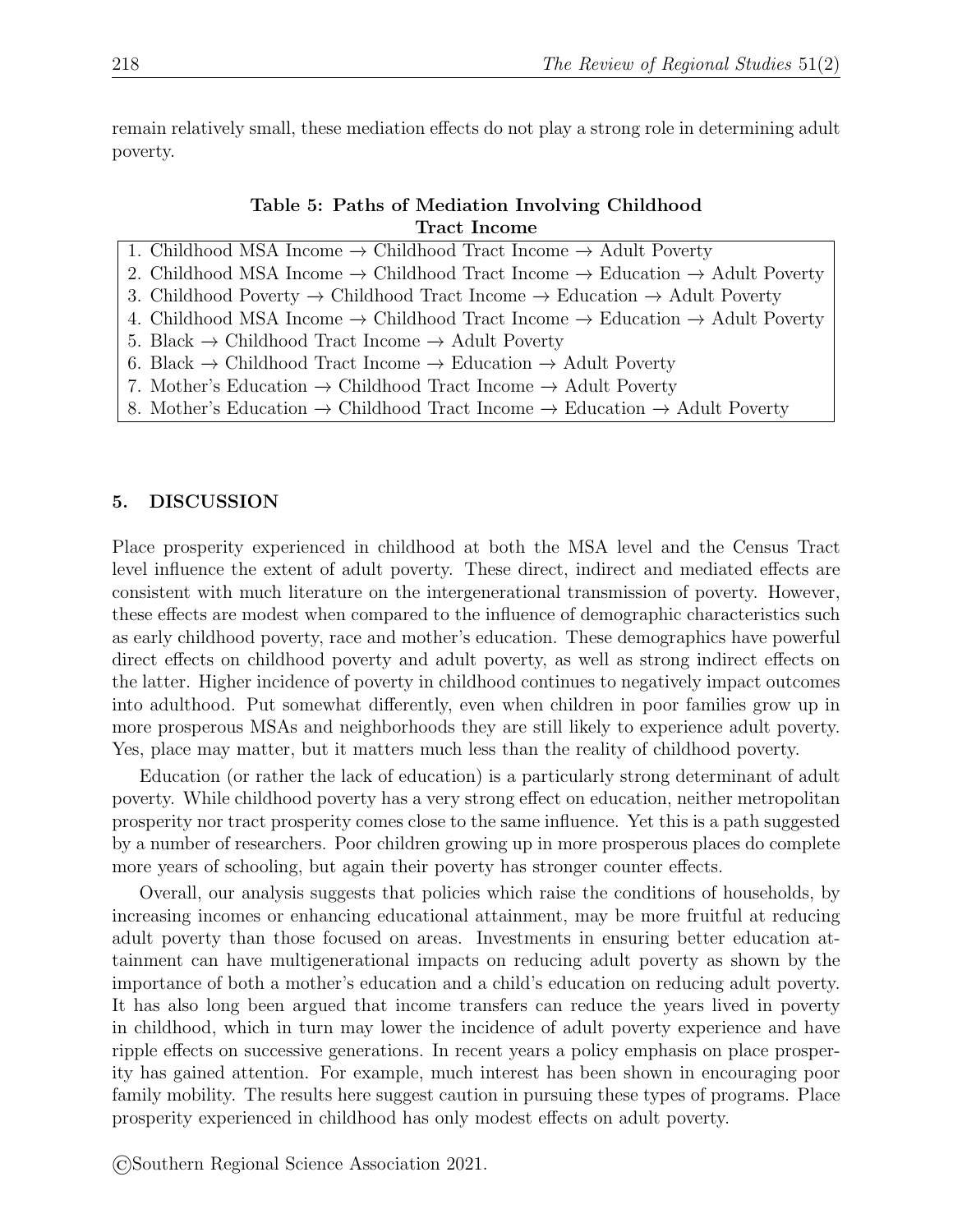#### REFERENCES

- Anderson, Martin. (1978) Welfare: The political economy of welfare reform in the United States, volume 181. Hoover Press.
- Bayer, Patrick and Robert McMillan. (2012) "Tiebout Sorting and Neighborhood Stratification," Journal of Public Economics, 96(11-12), 1129–1143.
- Becker, Gary. (1981) A Treatise on the Family, volume 30. Harvard University Press.
- Becker, Gary Stanley and Kevin M Murphy. (2000) Social Economics: Market Behavior in a Social Environment. Harvard University Press.
- Becker, Gary S and Nigel Tomes. (1986) "Human Capital and the Rise and Fall of Families," Journal of Labor Economics, 4(3, Part 2), S1–S39.
- Brooks-Gunn, Jeanne and Greg J Duncan. (1997) "The Effects of Poverty on Children," The Future of Children, pp. 55–71.
- Chetty, Raj and Nathaniel Hendren. (2018a) "The Impacts of Neighborhoods on Intergenerational Mobility i: Childhood Exposure Effects," The Quarterly Journal of Economics, 133(3), 1107–1162.
- Chetty, Raj and Nathaniel Hendren. (2018b) "The Impacts of Neighborhoods on Intergenerational Mobility II: County-Level Estimates," The Quarterly Journal of Economics, 133(3), 1163–1228.
- Chetty, Raj, Nathaniel Hendren, and Lawrence F Katz. (2016) "The Effects of Exposure to Better Neighborhoods on Children: New Evidence from the Moving to Opportunity Experiment," American Economic Review, 106(4), 855–902.
- Chetty, Raj, Nathaniel Hendren, Patrick Kline, and Emmanuel Saez. (2014) "Where is the Land of Opportunity? The Geography of Intergenerational Mobility in the United States," The Quarterly Journal of Economics, 129(4), 1553–1623.
- Corcoran, Mary and Terry Adams. (1997) "Race, Sex, and the Intergenerational Transmission of Poverty," In Greg J. Duncan, Jeanne Brooks-Gunn, ed., Consequences of Growing Up Poor. Russell Sage Foundation: chapter 15, pp. 461–517.
- Cutler, David M and Edward L Glaeser. (1997) "Are Ghettos Good or Bad?," The Quarterly Journal of Economics, 112(3), 827–872.
- Duncan, Greg J, Jeanne Brooks-Gunn, and Pamela Kato Klebanov. (1994) "Economic Deprivation and Early Childhood Development," Child Development, 65(2), 296–318.
- Evans, Gary W. (2004) "The Environment of Childhood Poverty.," American Psychologist, 59(2), 77.
- Gallagher, Ryan, Robert Kaestner, and Joseph Persky. (2018) "The Geography of Family Differences and Intergenerational Mobility," Journal of Economic Geography.
- Haveman, Robert, Barbara Wolfe, and James Spaulding. (1991) "Childhood Events and Circumstances Influencing High School Completion," Demography, 28(1), 133–157.
- Jencks, Christopher and Susan E Mayer. (1990) "The Social Consequences of Growing Up in a Poor Neighborhood," Inner-City Poverty in the United States, 111, 186.
- Mead, Lawrence. (1986) Beyond Entitlement: The Social Obligations of Citizenship. Free Press.
- Murray, Charles. (2008) Losing Ground: American Social Policy, 1950-1980. Basic Books.
- Rank, Mark R and Thomas A Hirschl. (1999) "The Likelihood of Poverty Across the American Adult Life Span," Social Work, 44(3), 201–216.